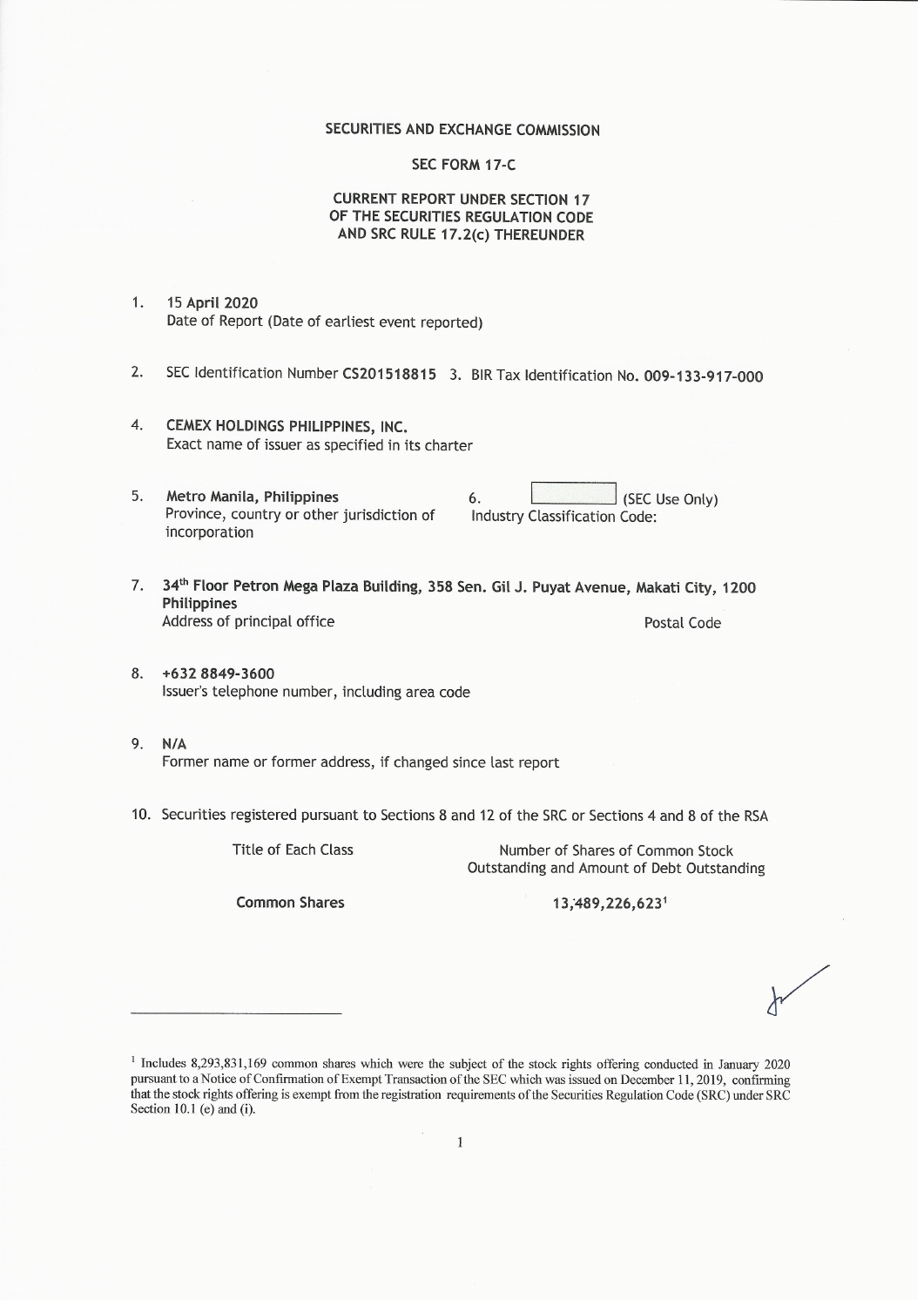11. Indicate the item numbers reported herein: Item 9 - Other Events

CEMEX HOLDING PHILIPPINES, INC. ("CHP") submits its first Quarterly Progress Report dated<br>15 April 2020 (for the quarter ending March 31, 2020) in connection with the use of proceeds realized from the Stock Rights Offering (SRO) of 8,293,831,169 common shares of CHP. This report is certified by CHP's Treasurer and Chief Financial Officer and includes the corresponding report dated 15 April 2020 of CHP's external auditor.

#### **SIGNATURES**

Pursuant to the requirements of the Securities Regulation Code, the issuer has duly caused this report to be signed on its behalf by the undersigned hereunto duly authorized.

CEMEX HOLDINGS PHILIPPINES, INC. Issuer

15 April 2020 Date

annette virde 10 Jannette Virata Sevilla **Compliance Officer**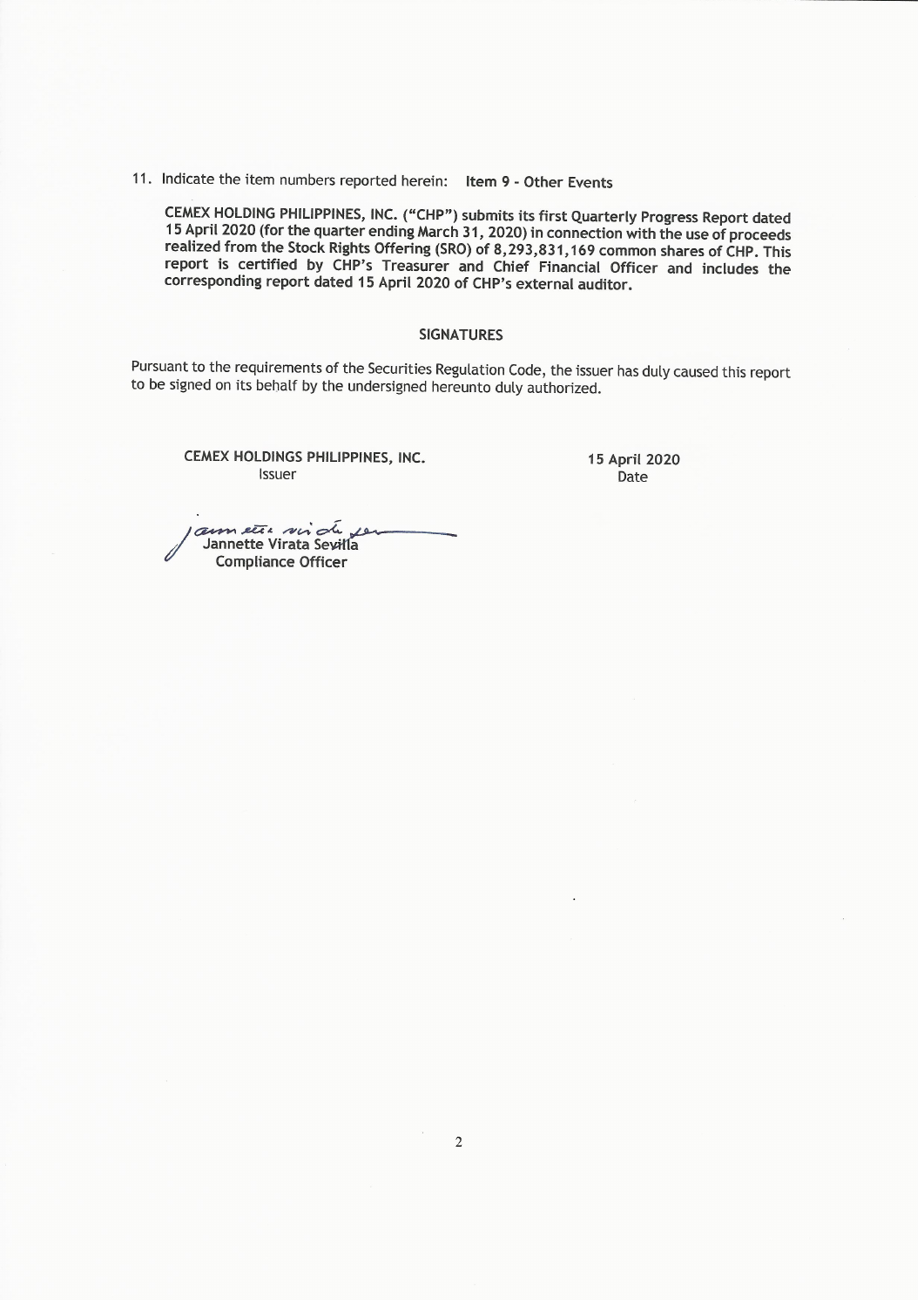

15 April 2020

# **THE PHILIPPINE STOCK EXCHANGE**

6th Floor PSE Tower  $5<sup>th</sup>$  Avenue corner  $28<sup>th</sup>$  Street Bonifacio Global City, Taguig City Philippines

Attention: **MS. JANET A. ENCARNACION** Head, Disclosure Department

Re: Quarterly Progress Report on the Application of Proceeds from the SRO

Dear Ms. Encarnacion,

We write in connection with the Stock Rights Offering (SRO) 8,293,831,169 common shares of CEMEX HOLDINGS PHILIPPINES, INC. (the "CHP"). Based on the Offer Price of P1.54 per share, the total proceeds from the SRO amounted to P12,772,500,000.26.

For the quarter ended 31 March 2020, the application of and disbursements from the SRO proceeds are broken down as follows:

| Concept                                        | <b>Amount in Philippine Pesos</b> |  |  |
|------------------------------------------------|-----------------------------------|--|--|
| Payment of amounts under "SOLID Expansion      |                                   |  |  |
| Facility Agreement" with CEMEX Asia, B.V.      | 6,784,183,222.74                  |  |  |
| Payment of amounts under "APO Operational      |                                   |  |  |
| Facility Agreement" with CEMEX Asia, B.V.      | 1,090,982,285.37                  |  |  |
| Payments of costs and expenses associated      |                                   |  |  |
| with the plant expansion project               | 130,000,000.00                    |  |  |
| Fees, expenses and applicable taxes related to |                                   |  |  |
| SRO including documentary stamp taxes          | 143,861,031.68                    |  |  |

Also attached is the report of CHP's external auditor covering the foregoing disbursements reported for the quarter.

Thank you very much.

Sincerely,

STEVE KUANSHENG WU

Treasurer & Chief Financial Officer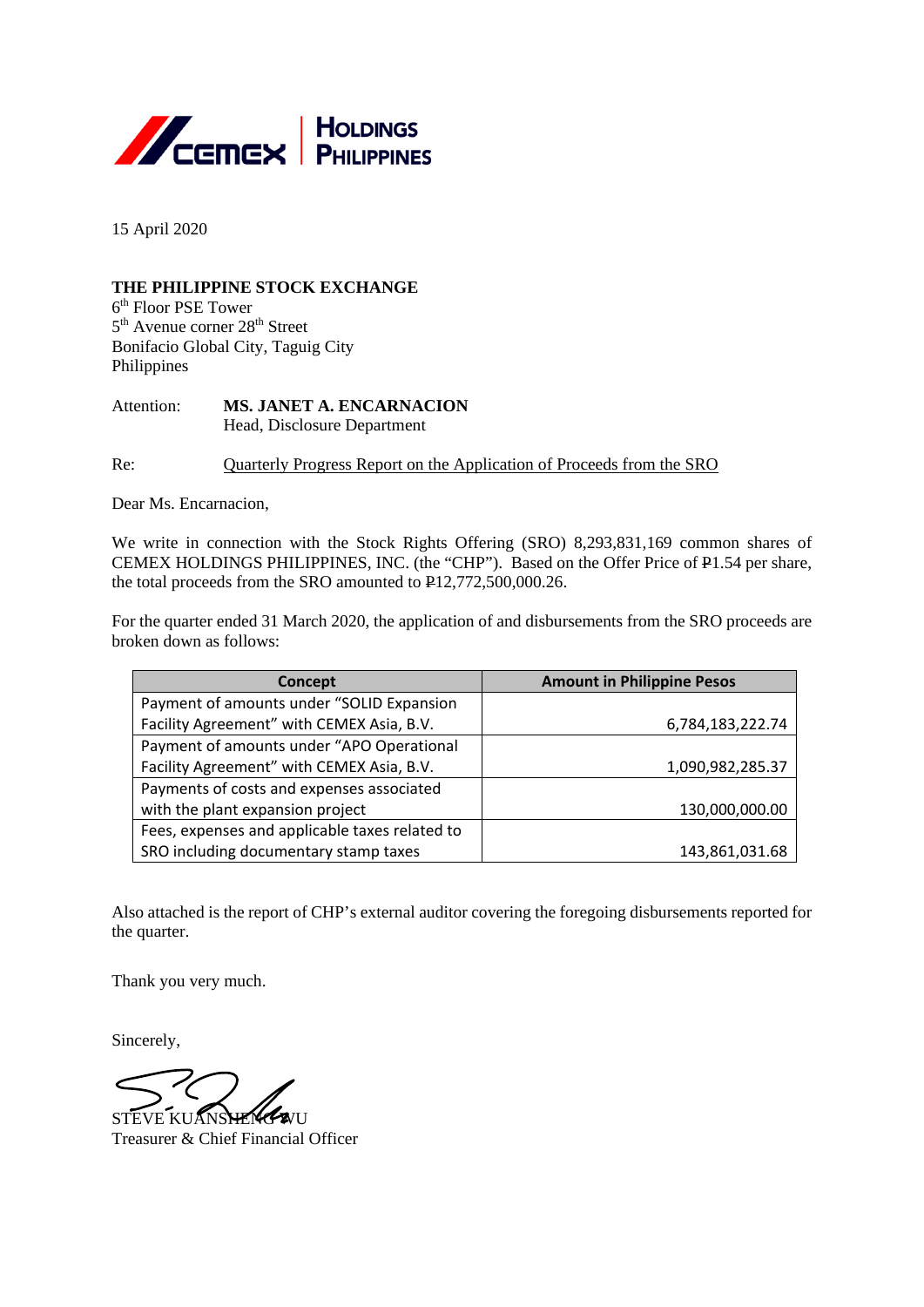# **CEMEX HOLDINGS PHILIPPINES, INC. FIRST QUARTERLY PROGRESS REPORT AS OF MARCH 31, 2020**

|                                               | <b>AMOUNT IN</b><br><b>PHILIPPINE</b> | <b>DATE OF</b><br><b>DISBURSEMENT</b> | <b>DISBURSEMENT</b><br><b>REPORT</b> |
|-----------------------------------------------|---------------------------------------|---------------------------------------|--------------------------------------|
| <b>CONCEPT</b>                                | <b>PESOS</b>                          |                                       |                                      |
| Payment of amounts under "SOLID               |                                       |                                       |                                      |
| Expansion Facility Agreement" with CEMEX      |                                       |                                       |                                      |
| Asia, $B.V.1$                                 | 6,784,183,222.74                      | March 5                               | $1st$ Report                         |
| Payment of amounts under "APO                 |                                       |                                       |                                      |
| Operational Facility Agreement" with          |                                       |                                       |                                      |
| CEMEX Asia, B.V. <sup>2</sup>                 | 1,090,982,285.37                      | March 5                               | $1st$ Report                         |
| Payments of costs and expenses associated     |                                       |                                       |                                      |
| with the plant expansion project <sup>3</sup> | 130,000,000.00                        | March 18                              | 2 <sup>nd</sup> Report               |
| Fees, expenses and applicable taxes related   |                                       |                                       |                                      |
| to SRO including documentary stamp taxes      | 143,861,031.68                        | March 31                              | 3rd Report                           |
| <b>TOTAL</b>                                  | 8,149,026,539.79                      |                                       |                                      |

*1 CHP, as lender, used proceeds from the SRO to make a loan to Solid Cement Corporation ("SOLID"), as borrower, under the Revolving Master Loan Facility Agreement dated 3 March 2020 (the "2020 Facility Agreement between CHP and SOLID"), which was used by SOLID to fully pay outstanding principal amounts and accrued interest under the revolving credit facility agreement dated November 21, 2018 (as from time to time amended and/or restated) with CEMEX Asia, B.V., including applicable taxes*

*2 CHP, as lender, used proceeds from the SRO to make a loan to APO Cement Corporation ("APO"), as borrower, under the Revolving Master Loan Facility Agreement dated 3 March 2020, which was used by APO to fully pay outstanding principal amounts and accrued interest under the master loan agreement dated October 1, 2014 (as from time to time amended or restated) with CEMEX Asia, B.V., including applicable taxes*

*3 CHP, as lender, used proceeds from the SRO to make a further loan to SOLID under the 2020 Facility Agreement between CHP and SOLID, which was used by SOLID to defray costs and expenses associated with its plant expansion project*

## **CERTIFIED TRUE AND CORRECT BY:**

STEVE KUANSHENG

Treasurer & Chief Financial Officer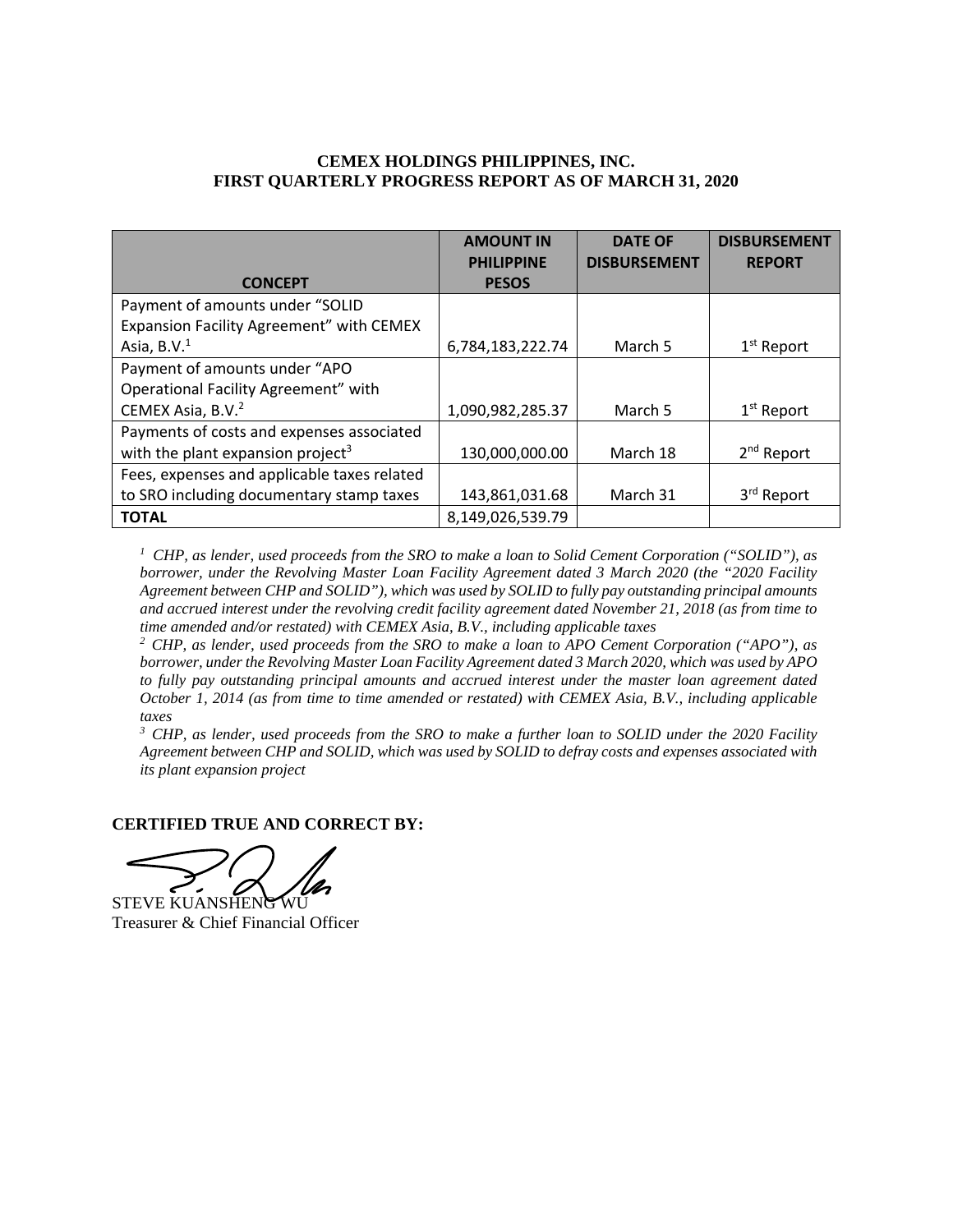

R.G. Manabat & Co. The KPMG Center, 9/F 6787 Ayala Avenue, Makati City Philippines 1226 Telephone +63 (2) 8885 7000 +63 (2) 8894 1985 Fax ғах<br>Website<br>Email home.kpmg/ph Email ph-inquiry@kpmg.com

April 15, 2020

## **CEMEX Holdings Philippines, Inc.**

34/F Petron Mega Plaza Building 358 Sen. Gil J. Puyat Avenue Brgy. Bel-Air, Makati City

We have performed the procedures agreed with you and enumerated below with respect to the attached Progress Report as of March 31, 2020 on the use of proceeds generated from the stock rights offering (SRO) of CEMEX Holdings Philippines, Inc. (the "Company") as outlined in our engagement letter dated April 14, 2020. The engagement was undertaken in accordance with the Philippine Standards on Related Services 4400, *Engagements to Perform Agreed-upon Procedures Regarding Financial Information*. The procedures were performed solely to enable the Company to comply with the requirement of the Philippine Stock Exchange to submit an assurance report on the information being presented by the Company relating to the use of the SRO proceeds. The agreed-upon procedures and results thereof are summarized as follows:

- 1. We obtained the copy of the Company's Planned Use of SRO Proceeds and Progress Report as of March 31, 2020 and performed the following:
	- Recalculation to check the mathematical accuracy of the Progress Report. We found that the Progress Report is mathematically accurate. No exceptions were noted.
	- We compared the nature of expenditures in the Progress Report with the nature of expenditures reflected in the Planned Use of Proceeds. We noted from the Plan that immediately upon the completion of the SRO, the Company intends to use the SRO proceeds for the following:
		- a) Payment of outstanding amounts owed under the Solid Expansion Facility Agreement and funding of the expansion of Solid Cement Plant;
		- b) Payment of the Operational Facility; and
		- c) Other general corporate purposes.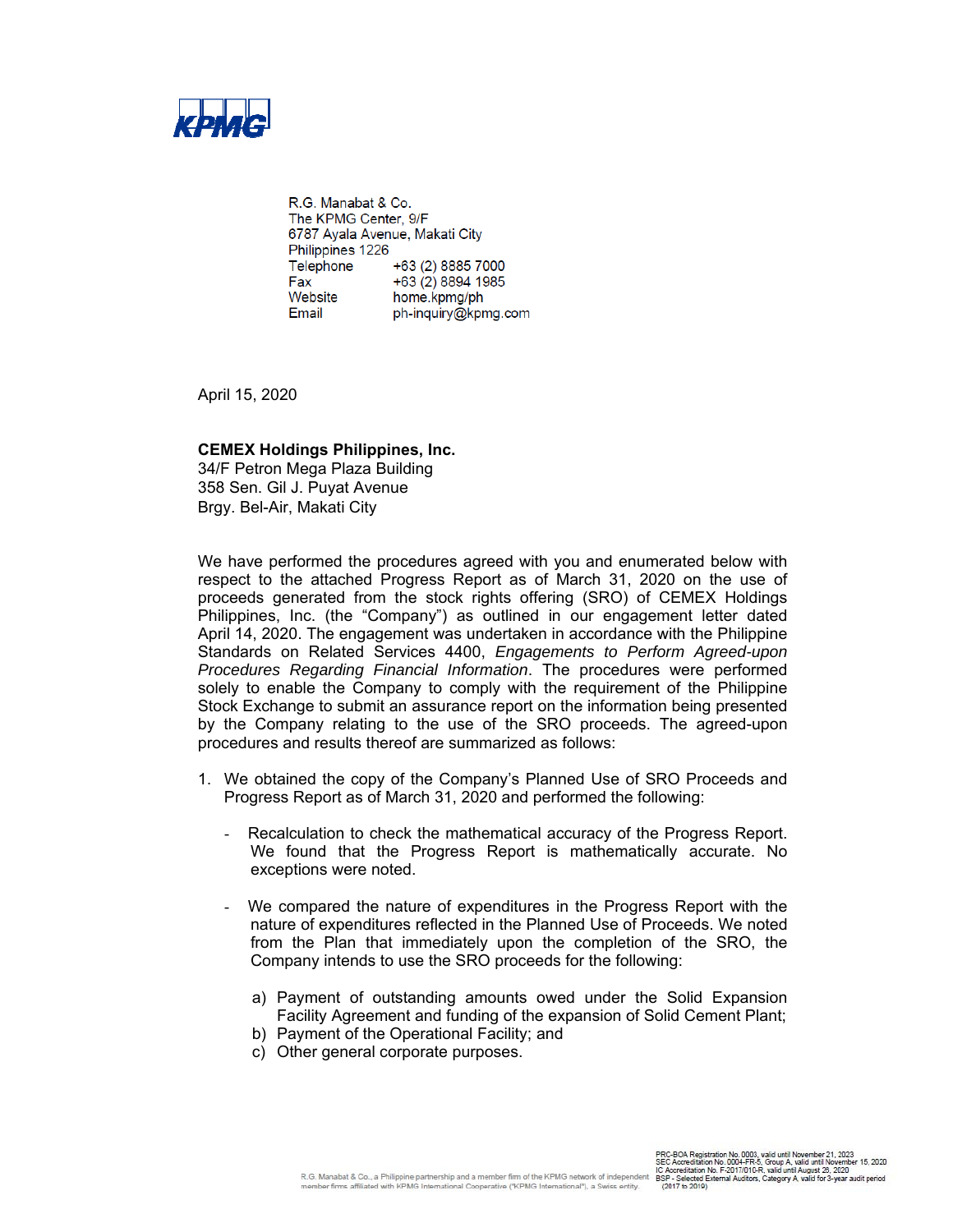

We also noted from the Plan that the Company intends to pay the following related expenses related to the SRO:

- Taxes;
- **PSE listing and processing fee;**
- **SEC** fees related to request for confirmation of exemption and filing fees;
- **Professional fees;**
- **Printing and marketing expenses; and**
- Stock transfer, receiving agency and escrow agent fees

We noted that the nature of the expenditures in the Progress Report is in line with the nature of expenditures as reflected in the Planned Use of Proceeds. No exceptions were noted.

2. We obtained the detailed schedule of the Progress Report as of March 31, 2020 and performed recalculation to check the mathematical accuracy of the schedule and compared the subtotals and totals in the schedule with the amounts in the Progress Report.

We found the detailed schedule of the Progress Report to be mathematically accurate and totals in the schedule agreed to the Progress Report. Total expenditures per detailed schedule and per Progress Report both amounted to P8,149,026,539.79. No exceptions were noted.

3. We vouched all the disbursements indicated in the detailed schedule of the Progress Report to supporting documents such as vouchers, bank statements and official receipts.

Loan payments were validated through examination of bank statements. Other charges such as underwriting fees, professional and brokerage fees, taxes, and other expenses incurred were vouched to billing statements and official receipts. No exceptions were noted. See summary below:

|       |                                                                                                   |                   | Amount<br><b>Per Supporting</b>     |                   |
|-------|---------------------------------------------------------------------------------------------------|-------------------|-------------------------------------|-------------------|
|       |                                                                                                   | <b>Amount Per</b> | <b>Documentations</b>               |                   |
|       | <b>Particulars</b>                                                                                | <b>Schedule</b>   | <b>Vouched</b>                      | <b>Difference</b> |
| (a)   | Payment of outstanding amounts<br>owed under the Solid Cement<br>Corporation's expansion facility |                   |                                     |                   |
|       | agreement                                                                                         |                   | P6,784,183,222.74 P6,784,183,222.74 | P -               |
| (b)   | Payment of outstanding amounts<br>owed under Apo Cement<br>Corporation's operational facility     |                   |                                     |                   |
|       | agreement                                                                                         | 1,090,982,285.37  | 1,090,982,285.37                    |                   |
| (c)   | Payments of cost and expenses<br>related to Solid Cement<br>Corporation's plant expansion         |                   |                                     |                   |
|       | project                                                                                           | 130,000,000.00    | 130,000,000.00                      |                   |
| (d)   | SRO related expenses including                                                                    |                   |                                     |                   |
|       | applicable taxes                                                                                  | 143,861,031.68    | 143,861,031.68                      |                   |
| Total |                                                                                                   | P8,149,026,539.79 | P8,149,026,539.79                   | Р                 |